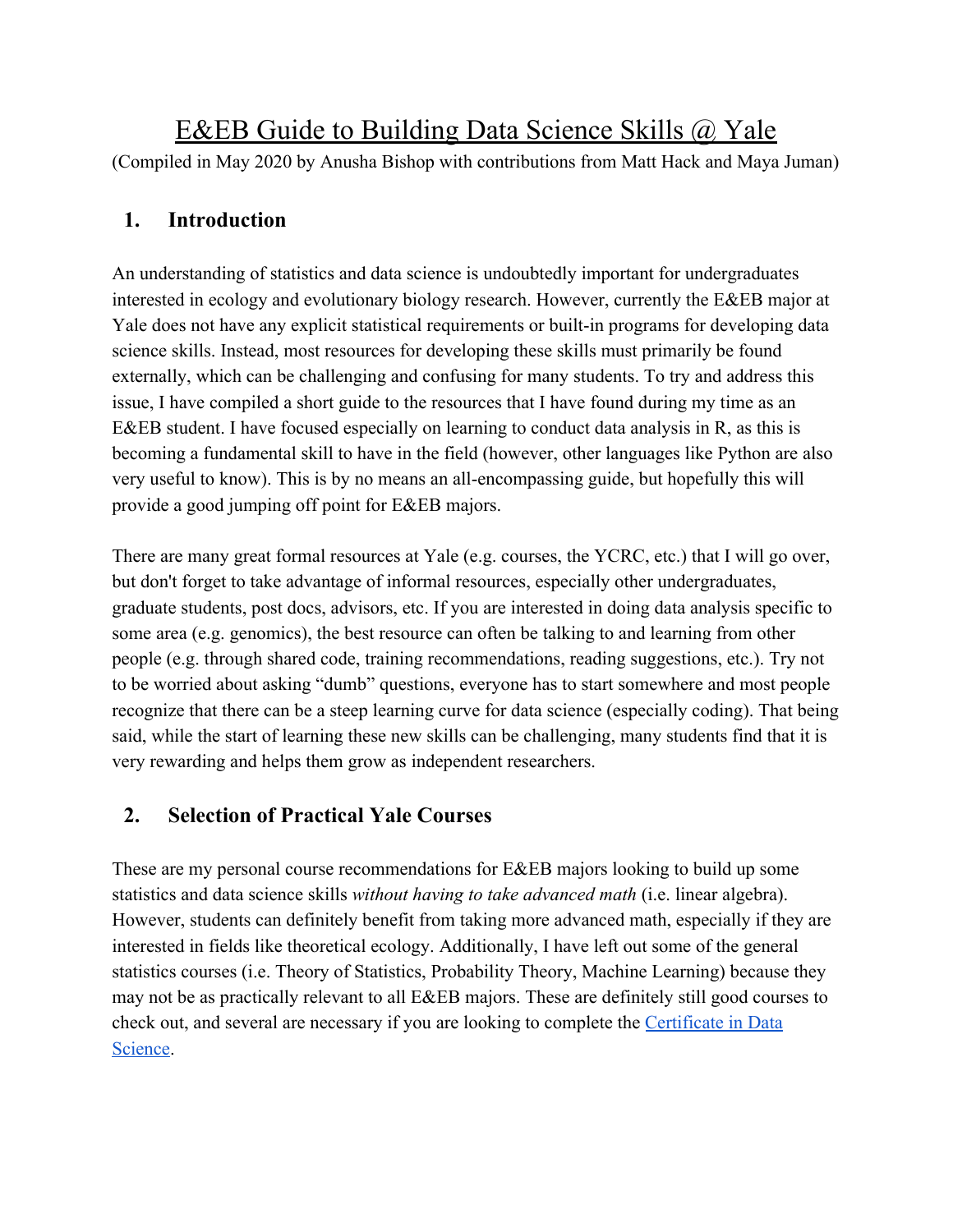Important Note: These are the courses I am aware of as of Spring 2020, but there is a lot of fluctuation. I would recommend keeping an eye out every semester for new courses. Relevant courses are not just limited to S&DS and can also be found in ENV (formerly F&ES), E&EB, CPSC, etc. Be sure to check out masters/graduate school courses as well, they are often totally accessible for undergraduates and can provide more practical learning (especially those taught in ENV (formerly F&ES) and E&EB). You can always talk to the professor if you are worried about the level of the class.

### **2.1. Introductory Statistics Courses**

- **2.1.1. S&DS 101-106 (Introduction to Statistics and Data Science):** My recommendation for most E&EB students with *no previous experience in statistics*, would be to start by taking S&DS 106. This is the intro stats course taught by Jonathan Reuning-Scherer who is a wonderful prof. I would advise taking 106 (the data analysis section) instead of 101 (the bio section), because currently 106 is the only section that has an integrated R component (however, the sections/professors fluctuate yearly so you should confirm this if you plan on enrolling). In this course, most people use minitab for at least the first half of the semester (before you split into sections), but I would recommend trying to use R the entire semester. Jonathan Reuning-Scherer provides instructions for both minitab and R in his lectures/notes and the ULA/TAs are more than happy to help people use R. In my opinion, if you feel comfortable doing some self-instruction in R, this is the best use of your time. However, if you don't feel comfortable doing this and want to learn R with some more guidance, you can follow up this course with S&DS 230 (see below).
- **2.1.2. S&DS 220 (Introductory Statistics, Intensive):** This course is an intensive version of introductory statistics that uses R the entire semester (unlike the other introductory courses mentioned above). So far it has only been taught in the Spring by Joseph Chang.

#### **2.2. R Courses (Beginner)**

**2.2.1. S&DS 230 (Data Exploration and Analysis):** I recommend this course if you are looking to learn R and either (a) took one of the S&DS 101-106 courses OR (b) took some kind of statistics (i.e. AP Stats) in high school OR (c) have some basic statistical understanding (i.e. what is a standard deviation, normal distribution, etc.) and are willing to put in a little extra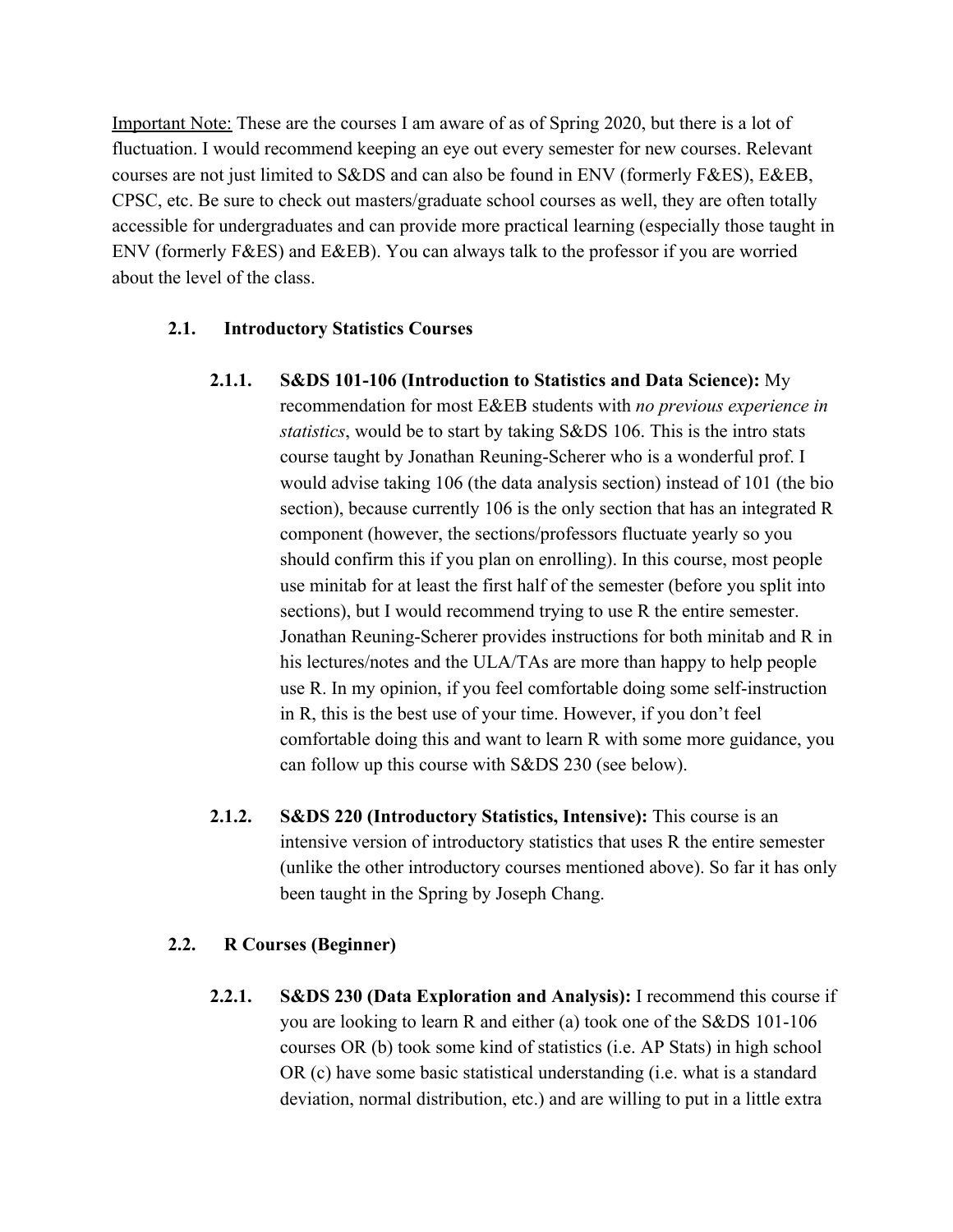work to fill in any gaps if they come up. This course provides a comprehensive intro to R and some more intermediate statistics (PCA, ANOVA, etc.) for data analysis. It is very well taught and structured for practical learning.

**2.2.2. F&ES 720 (Introduction to R)**: This is an Introduction to R class taught in F&ES (now ENV) that could be a good thing to checkout. It does require some previous statistics and it is more applied than S&DS 230, since it's aimed at environmental science masters students. Normally, E&EB undergraduates can get spots in F&ES classes pretty easily, but this should be confirmed with the professor before enrolling. Note: F&ES switched to ENV in 2020, so this course may be listed in future terms as ENV 720.

#### **2.3. R Courses (Intermediate)**

- **2.3.1. S&DS 363 (Multivariate Statistics for Social Sciences):** I strongly recommend this course if you are interested in developing your R and data analysis skills and you have (a) learned R in a previous course (e.g. S&DS 230) OR (b) learned R independently and feel comfortable with intro stats. This course is also taught by Jonathan Reuning-Scherer. Don't be thrown off by the course title, it is not just relevant for social sciences (many of the examples and datasets he uses are from environmental science) and the statistics material is surprisingly manageable (no linear algebra knowledge needed). My friends and I all agree that this is one of the lightest workload/least stressful classes we've ever taken. There are no exams, only a few psets, and everything (including homework) is done in groups (so take it with a friend if you can). In addition, for the homework and the final project you can analyze your own data. It is an incredibly useful course and you gain some really good data analysis skills.
- **2.3.2. S&DS 674 (Applied Spatial Statistics):** This course provides a project based introduction to spatial statistics in R which could be very useful to E&EB students interested in applying spatial modelling in their research. It is taught by [Timothy Gregoire](https://environment.yale.edu/profile/gregoire), an F&ES professor with an extensive background in applying and developing statistical methods for studying natural resources and environmental phenomena. Gregoire is also slated to teach **ENV 753 (Regression Modeling of Ecological and**